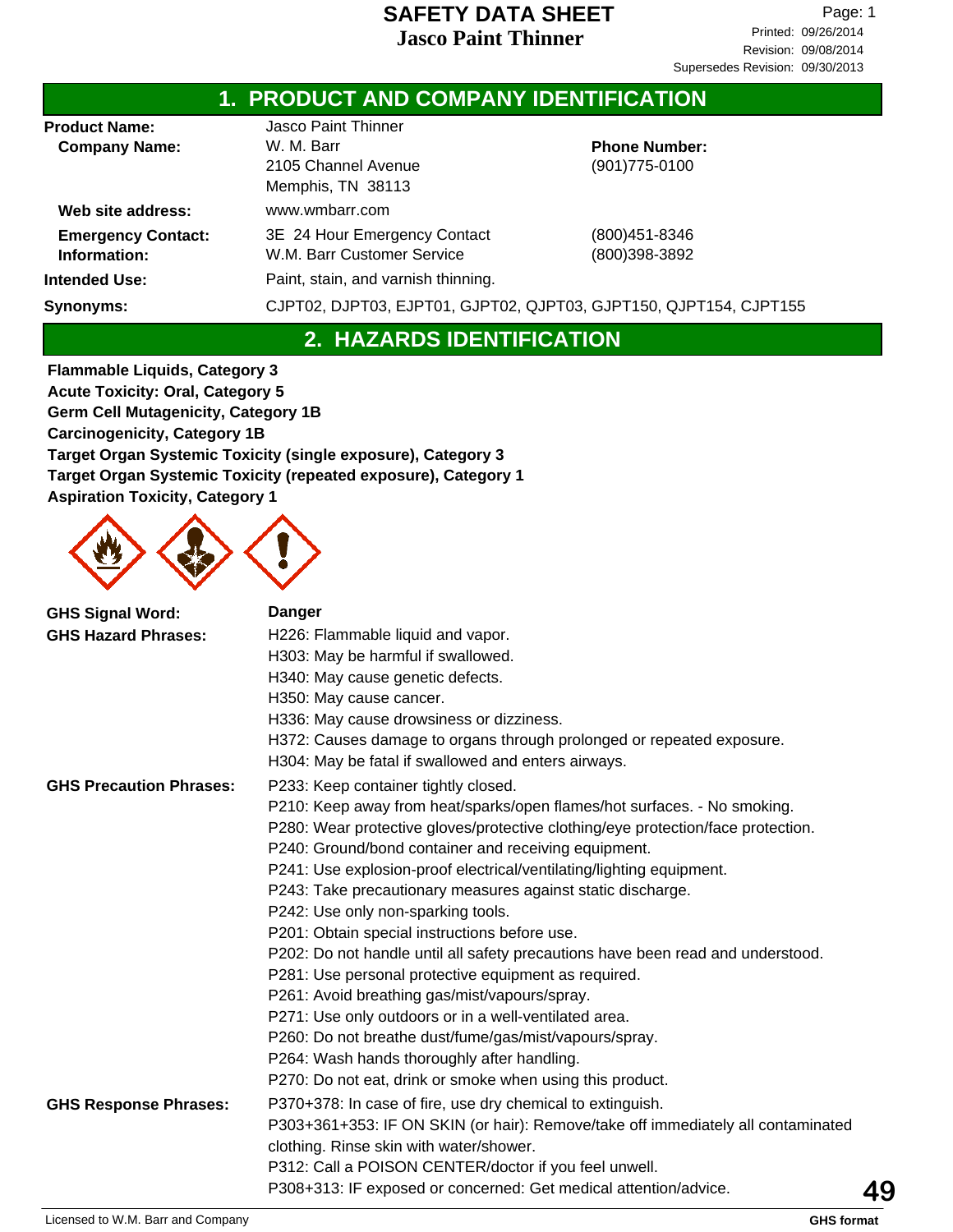|                                 | <b>SAFETY DATA SHEET</b>                                                                                                                                | Page: 2                                     |  |  |
|---------------------------------|---------------------------------------------------------------------------------------------------------------------------------------------------------|---------------------------------------------|--|--|
|                                 | <b>Jasco Paint Thinner</b>                                                                                                                              | Printed: 09/26/2014<br>Revision: 09/08/2014 |  |  |
|                                 | P304+340: IF INHALED: Remove victim to fresh air and keep at rest in a position                                                                         | Supersedes Revision: 09/30/2013             |  |  |
|                                 | comfortable for breathing.                                                                                                                              |                                             |  |  |
|                                 | P314: Get medical attention/advice if you feel unwell.                                                                                                  |                                             |  |  |
|                                 | P301+310: IF SWALLOWED: Immediately call a POISON CENTER or doctor/physician.<br>P331: Do NOT induce vomiting.                                          |                                             |  |  |
| <b>GHS Storage and Disposal</b> | P403+235: Store in cool/well-ventilated place.                                                                                                          |                                             |  |  |
| <b>Phrases:</b>                 | P501: Dispose of contents/container according to local, state and federal regulations.<br>P405: Store locked up.                                        |                                             |  |  |
|                                 | P403+233: Store container tightly closed in well-ventilated place - if product is as volatile<br>as to generate hazardous atmosphere.                   |                                             |  |  |
|                                 | Instability<br>Flammability                                                                                                                             |                                             |  |  |
| <b>Hazard Rating System:</b>    | <b>HEALTH</b><br>1<br><b>FLAMMABILITY</b>                                                                                                               |                                             |  |  |
|                                 | $\boldsymbol{2}$<br>O<br><b>PHYSICAL</b><br>$\mathbf 0$                                                                                                 |                                             |  |  |
|                                 | Health<br><b>PPE</b>                                                                                                                                    |                                             |  |  |
| HMIS:                           | <b>NFPA:</b><br>Special Hazard                                                                                                                          |                                             |  |  |
| <b>OSHA Regulatory Status:</b>  | This material is classified as hazardous under OSHA regulations.                                                                                        |                                             |  |  |
| <b>Potential Health Effects</b> | Inhalation Acute Exposure Effects:                                                                                                                      |                                             |  |  |
| (Acute and Chronic):            | May cause dizziness; headache; watering of eyes; eye irritation; weakness; nausea;                                                                      |                                             |  |  |
|                                 | muscle twitches, and depression of central nervous system. Severe overexposure may                                                                      |                                             |  |  |
|                                 | cause convulsions; unconsciousness; and death. Intentional misuse of this product by                                                                    |                                             |  |  |
|                                 | deliberately concentrating and inhaling can be harmful or fatal.                                                                                        |                                             |  |  |
|                                 | Skin Contact Acute Exposure Effects:                                                                                                                    |                                             |  |  |
|                                 | May cause irritation; numbness in the fingers and arms; drying of skin; and dermatitis.                                                                 |                                             |  |  |
|                                 | May cause increased severity of symptoms listed under inhalation.                                                                                       |                                             |  |  |
|                                 | Eye Contact Acute Exposure Effects:                                                                                                                     |                                             |  |  |
|                                 | This material is an eye irritant. May cause irritation; burns; conjunctivitis of eyes; and<br>corneal ulcerations of the eye. Vapors may irritate eyes. |                                             |  |  |
|                                 | Ingestion Acute Exposure Effects:                                                                                                                       |                                             |  |  |
|                                 | Harmful or fatal if swallowed. May cause nausea; weakness; muscle twitches;                                                                             |                                             |  |  |
|                                 | gastrointestinal irritation; and diarrhea. Severe overexposure may cause convulsions;                                                                   |                                             |  |  |
|                                 | unconsciousness; and death.                                                                                                                             |                                             |  |  |
|                                 | <b>Chronic Exposure Effects:</b>                                                                                                                        |                                             |  |  |
|                                 | Reports have associated repeated and prolonged overexposure to solvents with                                                                            |                                             |  |  |
|                                 | neurological and other physiological damage. Prolonged or repeated contact may cause                                                                    |                                             |  |  |
|                                 | dermatitis. May cause jaundice; bone marrow damage; liver damage; anemia; and skin<br>irritation.                                                       |                                             |  |  |
|                                 | Medical Conditions Generally Diseases of the skin, eves, liver, kidneys, central nervous system and respiratory                                         |                                             |  |  |

Diseases of the skin, eyes, liver, kidneys, central nervous system and respiratory system. **Medical Conditions Generally Aggravated By Exposure:**

|            |                                                                                       | 3. COMPOSITION/INFORMATION ON INGREDIENTS |
|------------|---------------------------------------------------------------------------------------|-------------------------------------------|
| CAS#       | <b>Hazardous Components (Chemical Name)</b>                                           | <b>Concentration</b>                      |
| 64742-47-8 | Hydrotreated light distillate (petroleum)                                             | $0.0 - 100.0 %$                           |
| 64742-82-1 | Naphtha (petroleum), hydrodesulfurized heavy                                          | $0.0 - 100.0 %$                           |
| 8052-41-3  | Stoddard solvent {Mineral spirits; Aliphatic<br>Petroleum Distillates; White spirits} | $0.0 - 95.0 %$                            |
| 95-63-6    | 1,2,4-Trimethylbenzene {Pseudocumene}                                                 | $0.0 - 5.0 %$                             |
| 111-84-2   | <b>Nonane</b>                                                                         | $0.0 - 5.0 %$                             |
|            |                                                                                       |                                           |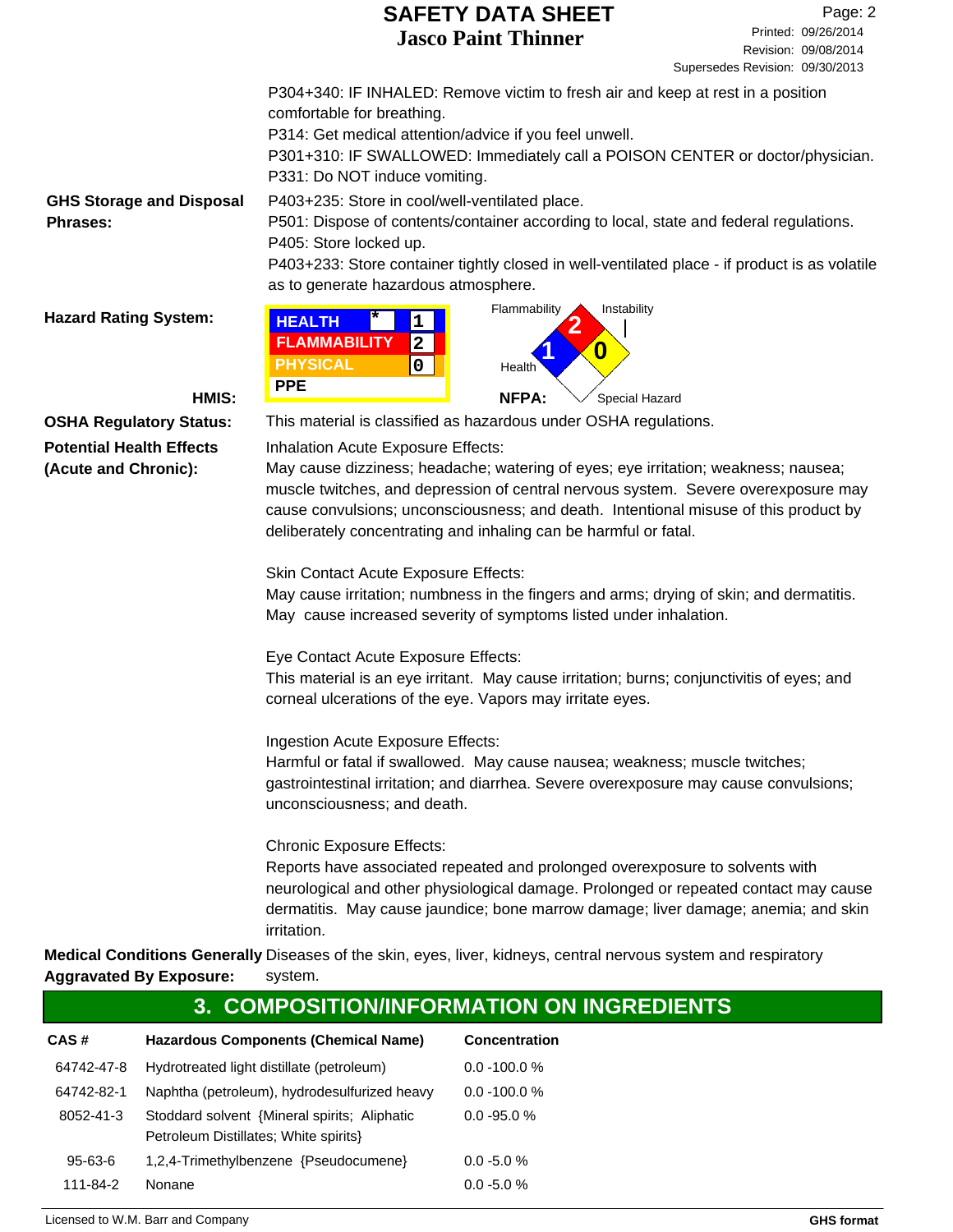| 25551-13-7                                                       | Benzene, Trimethyl- |                                                               | $0.0 - 5.0 %$                                                                                                                                                                                                                                                                                                                                             |
|------------------------------------------------------------------|---------------------|---------------------------------------------------------------|-----------------------------------------------------------------------------------------------------------------------------------------------------------------------------------------------------------------------------------------------------------------------------------------------------------------------------------------------------------|
| 98-82-8<br>Cumene {Benzene, 1-Methylethyl-;<br>Isopropylbenzene} |                     |                                                               | $0.0 - 1.0 %$                                                                                                                                                                                                                                                                                                                                             |
| Ethylbenzene {Ethylbenzol; Phenylethane}<br>100-41-4             |                     |                                                               | $0.0 - 1.0 %$                                                                                                                                                                                                                                                                                                                                             |
| <b>Additional Chemical</b><br><b>Information</b>                 |                     |                                                               | Ingredients vary due to multiple blends and/or raw material suppliers                                                                                                                                                                                                                                                                                     |
|                                                                  |                     |                                                               | <b>4. FIRST AID MEASURES</b>                                                                                                                                                                                                                                                                                                                              |
| <b>Emergency and First Aid</b><br><b>Procedures:</b>             |                     | Inhalation:<br>artificial medical assistance can be rendered. | If user experiences breathing difficulty, move to air free of vapors, Administer oxygen or                                                                                                                                                                                                                                                                |
|                                                                  |                     | <b>Skin Contact:</b><br>contact persists.                     | Wash with soap and large quantities of water and seek medical attention if irritation from                                                                                                                                                                                                                                                                |
|                                                                  |                     | Eye Contact:<br>attention.                                    | Flush with large quantities of water for at least 15 minutes and seek immediate medical                                                                                                                                                                                                                                                                   |
|                                                                  |                     | Ingestion:                                                    | Do not induce vomiting. Call your local poison control center, hospital emergency room<br>or physician immediately for instructions to induce vomiting.                                                                                                                                                                                                   |
|                                                                  |                     | medical attention immediately.                                | If spontaneous vomiting is about to occur, place victim's head below knees. If victim is<br>drowsy or unconscious, place on the left side with head down. Never give anything by<br>mouth to a person who is not fully conscious. Do not leave victim unattended. Seek                                                                                    |
| <b>Signs and Symptoms Of</b><br><b>Exposure:</b>                 |                     |                                                               | Inhalation, ingestion, and dermal are possible routes of exposure.                                                                                                                                                                                                                                                                                        |
| <b>Note to Physician:</b>                                        |                     |                                                               | Call your local poison control center for further information.                                                                                                                                                                                                                                                                                            |
|                                                                  |                     | assisted ventilation as required.                             | Inhalation: Inhalation overexposure can produce toxic effects. Monitor for respiratory<br>distress. If cough or difficulty in breathing develops, evaluate for upper respiratory tract<br>inflammation, bronchitis, and pneumonitis. Administer supplemental oxygen with                                                                                  |
|                                                                  |                     | decubitus position.                                           | Ingestion: If ingested, this material presents a significant aspiration and chemical<br>pneumonitis hazard. Induction of emesis is not recommended. Consider activated<br>charcoal and/or gastric lavage. If patient is obtunded, protect the airway by cuffed<br>endotracheal intubation or by placement of the body in a Trendelenburg and left lateral |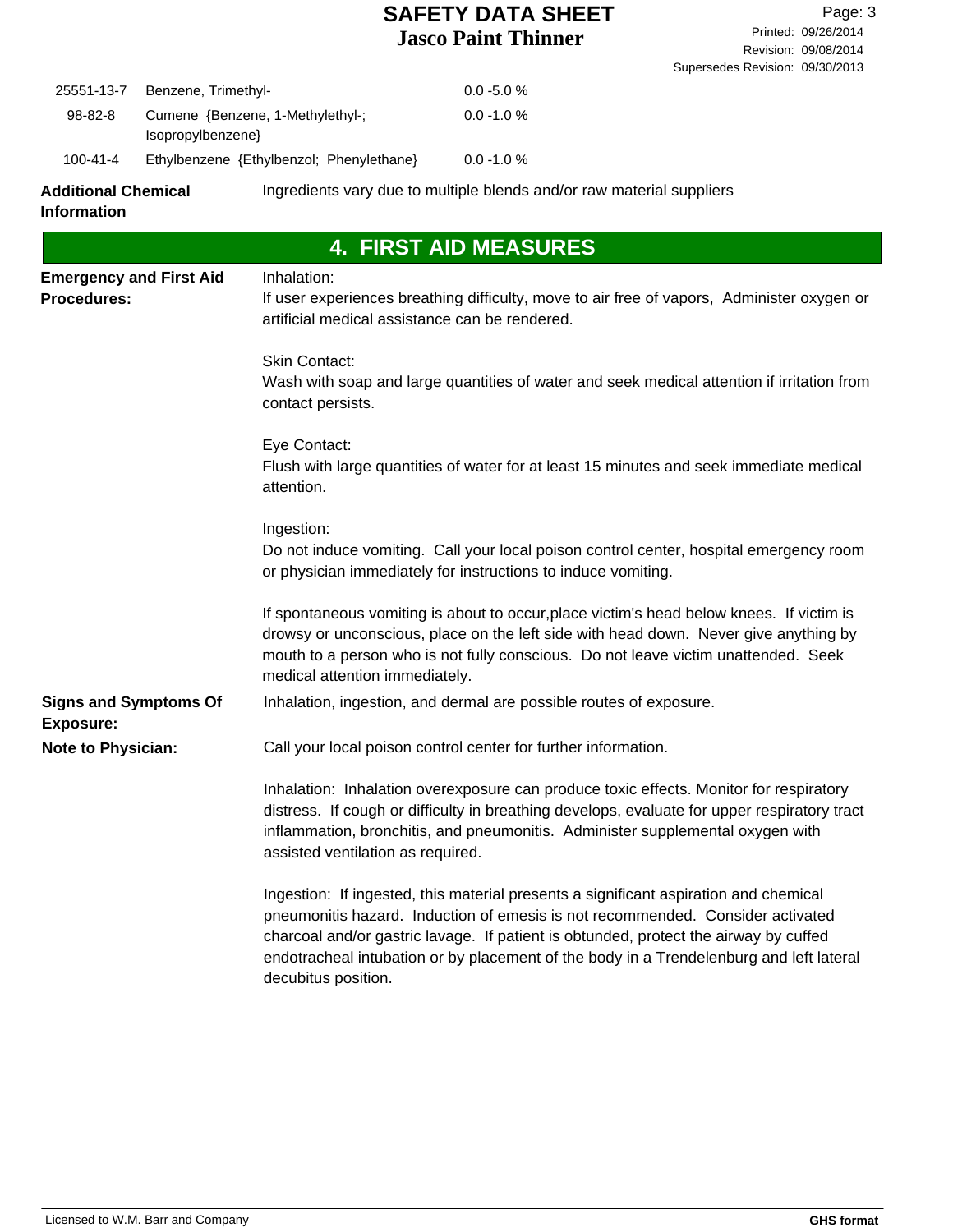|                                                                    | <b>5. FIRE FIGHTING MEASURES</b>                                                                                                                                                                                                                                                                                             |  |  |  |
|--------------------------------------------------------------------|------------------------------------------------------------------------------------------------------------------------------------------------------------------------------------------------------------------------------------------------------------------------------------------------------------------------------|--|--|--|
| Flammability Classification: NFPA Class II                         |                                                                                                                                                                                                                                                                                                                              |  |  |  |
| <b>Flash Pt:</b>                                                   | > 100.00 F                                                                                                                                                                                                                                                                                                                   |  |  |  |
| <b>Explosive Limits:</b>                                           | LEL: 0.5<br>UEL: 6                                                                                                                                                                                                                                                                                                           |  |  |  |
| <b>Autoignition Pt:</b>                                            | No data.                                                                                                                                                                                                                                                                                                                     |  |  |  |
|                                                                    | Suitable Extinguishing Media: Use carbon dioxide, dry chemical powder, or foam.                                                                                                                                                                                                                                              |  |  |  |
| <b>Fire Fighting Instructions:</b>                                 | Self-contained respiratory protection should be provided for fire fighters fighting fires in<br>buildings or confined areas. Storage containers exposed to fire should be kept cool with<br>water spray to prevent pressure build-up. Stay away from heads of containers that have<br>been exposed to intense heat or flame. |  |  |  |
| <b>Flammable Properties and</b><br>Hazards:                        | Combustible Liquid.                                                                                                                                                                                                                                                                                                          |  |  |  |
|                                                                    | <b>6. ACCIDENTAL RELEASE MEASURES</b>                                                                                                                                                                                                                                                                                        |  |  |  |
| <b>Steps To Be Taken In Case</b><br><b>Material Is Released Or</b> | Clean up:                                                                                                                                                                                                                                                                                                                    |  |  |  |
| Spilled:                                                           | Keep unnecessary people away; isolate hazard area and deny entry. Stay upwind, out<br>of low areas, and ventilate closed spaces before entering. Shut off ignition sources;<br>keep flares, smoking or flames out of hazard area.                                                                                            |  |  |  |
|                                                                    | Small spills:                                                                                                                                                                                                                                                                                                                |  |  |  |
|                                                                    | Take up with sand, earth or other noncombustible absorbent material and place in a<br>plastic container where applicable.                                                                                                                                                                                                    |  |  |  |
|                                                                    | Large spills:                                                                                                                                                                                                                                                                                                                |  |  |  |
|                                                                    | Dike far ahead of spill for later disposal.                                                                                                                                                                                                                                                                                  |  |  |  |
|                                                                    | Waste Disposal:                                                                                                                                                                                                                                                                                                              |  |  |  |
|                                                                    | Dispose in accordance with applicable local, state and federal regulations.                                                                                                                                                                                                                                                  |  |  |  |
|                                                                    | 7. HANDLING AND STORAGE                                                                                                                                                                                                                                                                                                      |  |  |  |
| <b>Precautions To Be Taken in</b><br>Handling:                     | Read carefully all cautions and directions on product label before use. Since empty<br>container retains residue, follow all label warnings even after container is empty.<br>Dispose of empty container according to all regulations. Do not reuse this container.                                                          |  |  |  |
|                                                                    | A static electrical charge can accumulate when this material is flowing through pipes,<br>nozzles or filters, and when it is agitated. A static spark discharge can ignite<br>accumulated vapors particularly during dry weather conditions. Always use proper<br>bonding and grounding procedures.                          |  |  |  |
| <b>Precautions To Be Taken in</b><br>Storing:                      | Keep container tightly closed when not in use. Store in a cool, dry place. Do not store<br>near flames or at elevated temperatures.                                                                                                                                                                                          |  |  |  |

# **8. EXPOSURE CONTROLS/PERSONAL PROTECTION**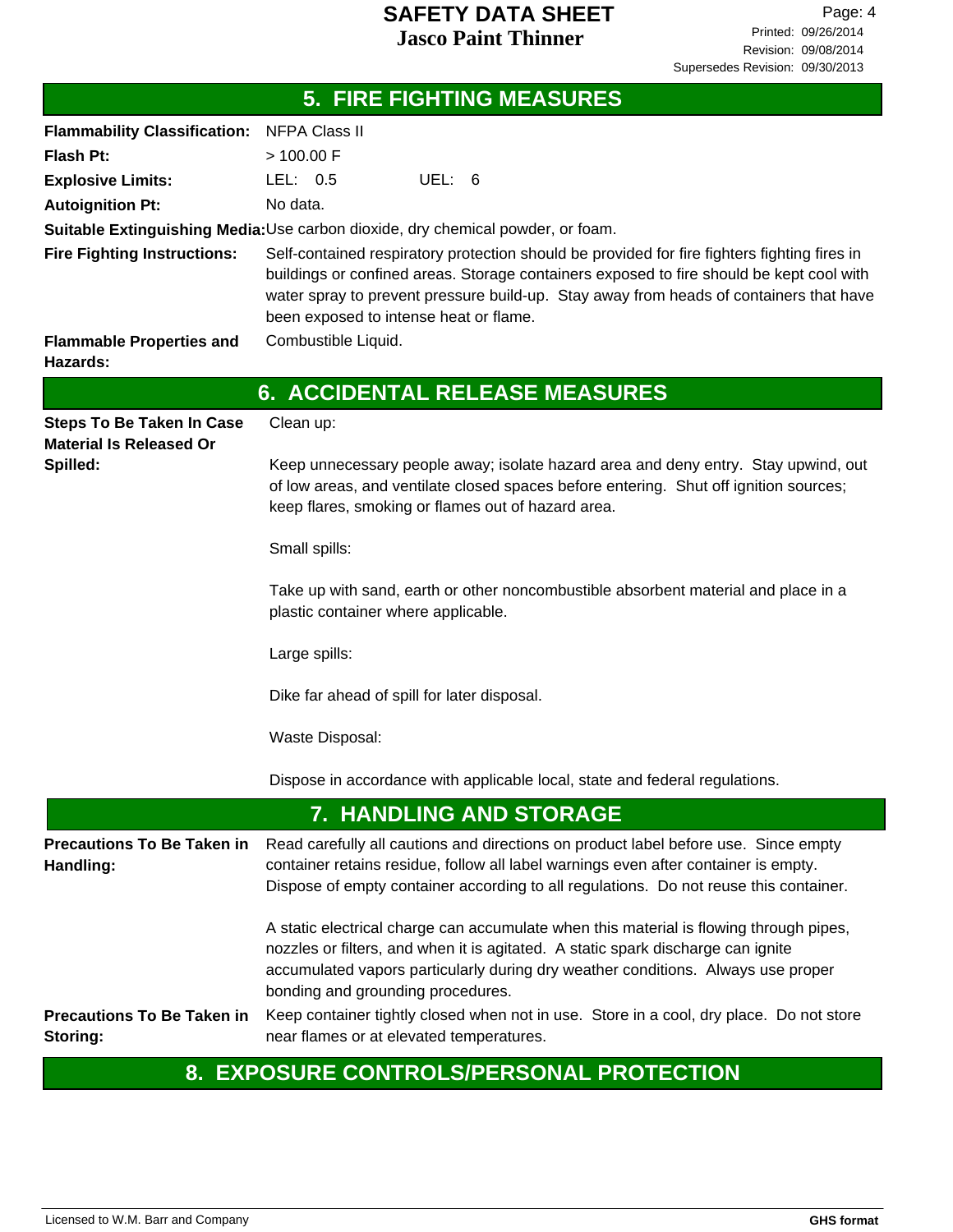Printed: 09/26/2014 Page: 5

Revision: 09/08/2014 Supersedes Revision: 09/30/2013

|                                                                                                                                                                                                                            |                                                                                          |                                                                                                                                              |                                                                                                                                                                                                                                                                                                                                                                                                                        |                               | Supersedes Revision: 09/30/2013 |
|----------------------------------------------------------------------------------------------------------------------------------------------------------------------------------------------------------------------------|------------------------------------------------------------------------------------------|----------------------------------------------------------------------------------------------------------------------------------------------|------------------------------------------------------------------------------------------------------------------------------------------------------------------------------------------------------------------------------------------------------------------------------------------------------------------------------------------------------------------------------------------------------------------------|-------------------------------|---------------------------------|
| CAS#                                                                                                                                                                                                                       | <b>Partial Chemical Name</b>                                                             |                                                                                                                                              | <b>OSHA TWA</b>                                                                                                                                                                                                                                                                                                                                                                                                        | <b>ACGIH TWA</b>              | <b>Other Limits</b>             |
| 64742-47-8                                                                                                                                                                                                                 | Hydrotreated light distillate (petroleum)                                                |                                                                                                                                              | No data.                                                                                                                                                                                                                                                                                                                                                                                                               | TLV: 200 mg/m3                | No data.                        |
| 64742-82-1                                                                                                                                                                                                                 | Naphtha (petroleum), hydrodesulfurized<br>heavy                                          |                                                                                                                                              | No data.                                                                                                                                                                                                                                                                                                                                                                                                               | No data.                      | No data.                        |
| 8052-41-3                                                                                                                                                                                                                  | Stoddard solvent {Mineral spirits;<br>Aliphatic Petroleum Distillates; White<br>spirits} |                                                                                                                                              | PEL: 500 ppm                                                                                                                                                                                                                                                                                                                                                                                                           | TLV: 100 ppm                  | No data.                        |
| 95-63-6                                                                                                                                                                                                                    | 1,2,4-Trimethylbenzene<br>{Pseudocumene}                                                 |                                                                                                                                              | No data.                                                                                                                                                                                                                                                                                                                                                                                                               | No data.                      | No data.                        |
| 111-84-2                                                                                                                                                                                                                   | Nonane                                                                                   |                                                                                                                                              | No data.                                                                                                                                                                                                                                                                                                                                                                                                               | TLV: 200 ppm                  | No data.                        |
| 25551-13-7                                                                                                                                                                                                                 | Benzene, Trimethyl-                                                                      |                                                                                                                                              | No data.                                                                                                                                                                                                                                                                                                                                                                                                               | TLV: 25 ppm                   | No data.                        |
| 98-82-8                                                                                                                                                                                                                    | Cumene {Benzene, 1-Methylethyl-;<br>Isopropylbenzene}                                    |                                                                                                                                              | PEL: 50 ppm                                                                                                                                                                                                                                                                                                                                                                                                            | TLV: 50 ppm                   | No data.                        |
| $100 - 41 - 4$                                                                                                                                                                                                             | Ethylbenzene {Ethylbenzol;<br>Phenylethane}                                              |                                                                                                                                              | PEL: 100 ppm                                                                                                                                                                                                                                                                                                                                                                                                           | TLV: 100 ppm<br>STEL: 125 ppm | No data.                        |
| <b>Respiratory Equipment</b><br>(Specify Type):                                                                                                                                                                            |                                                                                          |                                                                                                                                              | For OSHA controlled work place and other regular users. Use only with adequate<br>ventilation under engineered air control systems designed to prevent exceeding<br>appropriate TLV. For occasional use, where engineered air control is not feasible, use<br>properly maintained and properly fitted NIOSH approved respirator for organic solvent<br>vapors. A dust mask does not provide protection against vapors. |                               |                                 |
| <b>Eye Protection:</b><br>Safety glasses, goggles or face shields are recommended to safeguard against potential<br>eye contact, irritation, or injury. Contact lenses should not be worn while working with<br>chemicals. |                                                                                          |                                                                                                                                              |                                                                                                                                                                                                                                                                                                                                                                                                                        |                               |                                 |
| <b>Protective Gloves:</b>                                                                                                                                                                                                  |                                                                                          | Wear impermeable gloves. Gloves contaminated with product should be discarded.<br>Promptly remove clothing that becomes soiled with product. |                                                                                                                                                                                                                                                                                                                                                                                                                        |                               |                                 |

Various application methods can dictate use of additional protective safety equipment, such as impermeable aprons, etc., to minimize exposure. Before reuse, thoroughly clean any clothing or protective equipment that has been contaminated by prior use. Discard any clothing or other protective equipment that cannot be decontaminated, such as gloves or shoes. **Other Protective Clothing:**

| <b>Engineering Controls</b> | Use only with adequate ventilation to prevent build-up of vapors. Open all windows and |
|-----------------------------|----------------------------------------------------------------------------------------|
| (Ventilation etc.):         | doors. Use only with a cross ventilation of moving fresh air across the work area. If  |
|                             | strong odor is noticed or you experience slight dizziness, headache, nausea, or        |
|                             | eye-watering - Stop - ventilation is inadequate. Leave area immediately.               |

Work/Hygienic/Maintenance A source of clean water should be available in the work area for flushing eyes and skin. Do not eat, drink, or smoke in the work area. Wash hands thoroughly after use. **Practices:**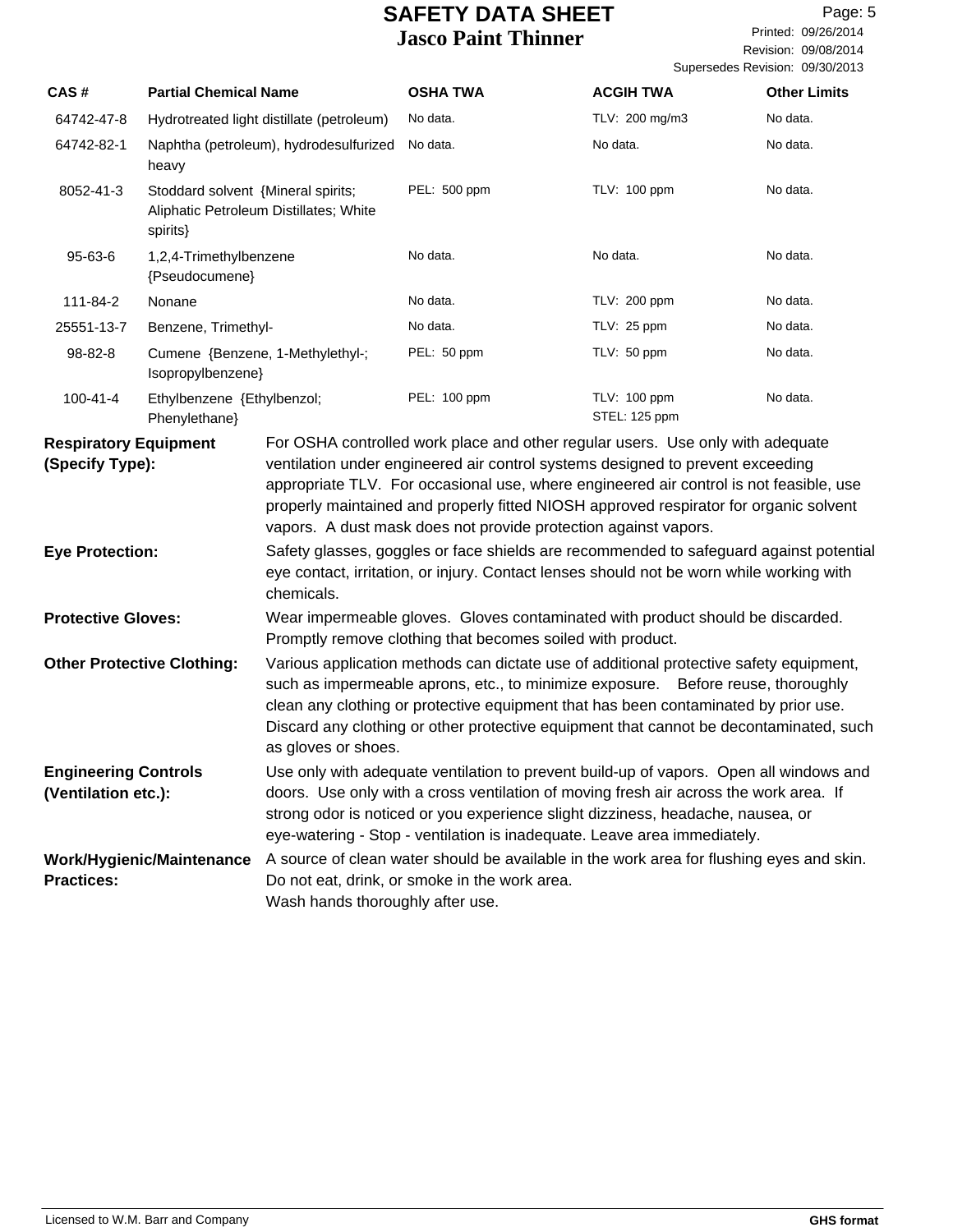|                                                      | 9. PHYSICAL AND CHEMICAL PROPERTIES                                                                                                                     |
|------------------------------------------------------|---------------------------------------------------------------------------------------------------------------------------------------------------------|
| <b>Physical States:</b>                              | [X] Liquid<br>[ ] Solid<br>$[$ ] Gas                                                                                                                    |
| <b>Appearance and Odor:</b>                          | Water White / Free and Clear                                                                                                                            |
| <b>Melting Point:</b>                                | No data.                                                                                                                                                |
| <b>Boiling Point:</b>                                | 318.00 F - 385.00 F                                                                                                                                     |
| <b>Autoignition Pt:</b>                              | No data.                                                                                                                                                |
| <b>Flash Pt:</b>                                     | > 100.00 F                                                                                                                                              |
| <b>Explosive Limits:</b>                             | LEL: 0.5<br>UEL: 6                                                                                                                                      |
| Specific Gravity (Water $= 1$ ):                     | 0.78                                                                                                                                                    |
| Vapor Pressure (vs. Air or                           | 0.3 MM HG at 68.0 F                                                                                                                                     |
| $mm Hg$ ):                                           |                                                                                                                                                         |
| Vapor Density (vs. $Air = 1$ ):                      | $5$ Air = 1                                                                                                                                             |
| <b>Evaporation Rate:</b>                             | No data.                                                                                                                                                |
| <b>Solubility in Water:</b>                          | No data.                                                                                                                                                |
| <b>Solubility Notes:</b>                             | Very slightly soluble in cold water.                                                                                                                    |
| <b>Percent Volatile:</b>                             | 100.0 % by weight.                                                                                                                                      |
| VOC / Volume:                                        | 778.0000 G/L                                                                                                                                            |
|                                                      | <b>10. STABILITY AND REACTIVITY</b>                                                                                                                     |
| Stability:                                           | Unstable [ ]<br>Stable $[X]$                                                                                                                            |
| <b>Conditions To Avoid -</b>                         | No data available.                                                                                                                                      |
| Instability:                                         |                                                                                                                                                         |
|                                                      | Incompatibility - Materials To Incompatible with strong acids, alkalies, and oxidizers such as liquid chlorine and                                      |
| Avoid:                                               | oxygen.                                                                                                                                                 |
| <b>Byproducts:</b>                                   | Hazardous Decomposition Or Decomposition may produce carbon monoxide and carbon dioxide.                                                                |
| <b>Possibility of Hazardous</b><br><b>Reactions:</b> | Will occur [ ] Will not occur [X]                                                                                                                       |
| <b>Conditions To Avoid -</b>                         | No data available.                                                                                                                                      |
| <b>Hazardous Reactions:</b>                          |                                                                                                                                                         |
|                                                      | <b>11. TOXICOLOGICAL INFORMATION</b>                                                                                                                    |
| <b>Toxicological Information:</b>                    | No data available.                                                                                                                                      |
|                                                      | CAS# 111-84-2:                                                                                                                                          |
|                                                      | Open irritation test., Skin, Rat, 300.0 L, 4 D, Moderate.                                                                                               |
|                                                      | Result:<br>Sense Organs and Special Senses (Nose, Eye, Ear, and Taste): Ear: Changes in                                                                 |
|                                                      | cochlear structure or function.                                                                                                                         |
|                                                      | Behavioral: Alteration of operant conditioning.                                                                                                         |
|                                                      | - Toxicology and Industrial Health., Princeton Scientific Pub. Co., POB 2155, Princeton,                                                                |
|                                                      | NJ 08540, Vol/p/yr: 20,109, 2004                                                                                                                        |
|                                                      |                                                                                                                                                         |
|                                                      | CAS# 25551-13-7:                                                                                                                                        |
|                                                      | Standard Draize Test, Skin, Species: Rabbit, 500.0 MG, 24 H, Moderate.<br>Result:                                                                       |
|                                                      | Kidney, Ureter, Bladder: Changes in liver weight.                                                                                                       |
|                                                      | Endocrine: Changes in thymus weight.                                                                                                                    |
|                                                      | Immunological Including Allergic: Decreased immune response.<br>- "Sbornik Vysledku Toxixologickeho Vysetreni Latek A Pripravku,", Institut Pro Vychovu |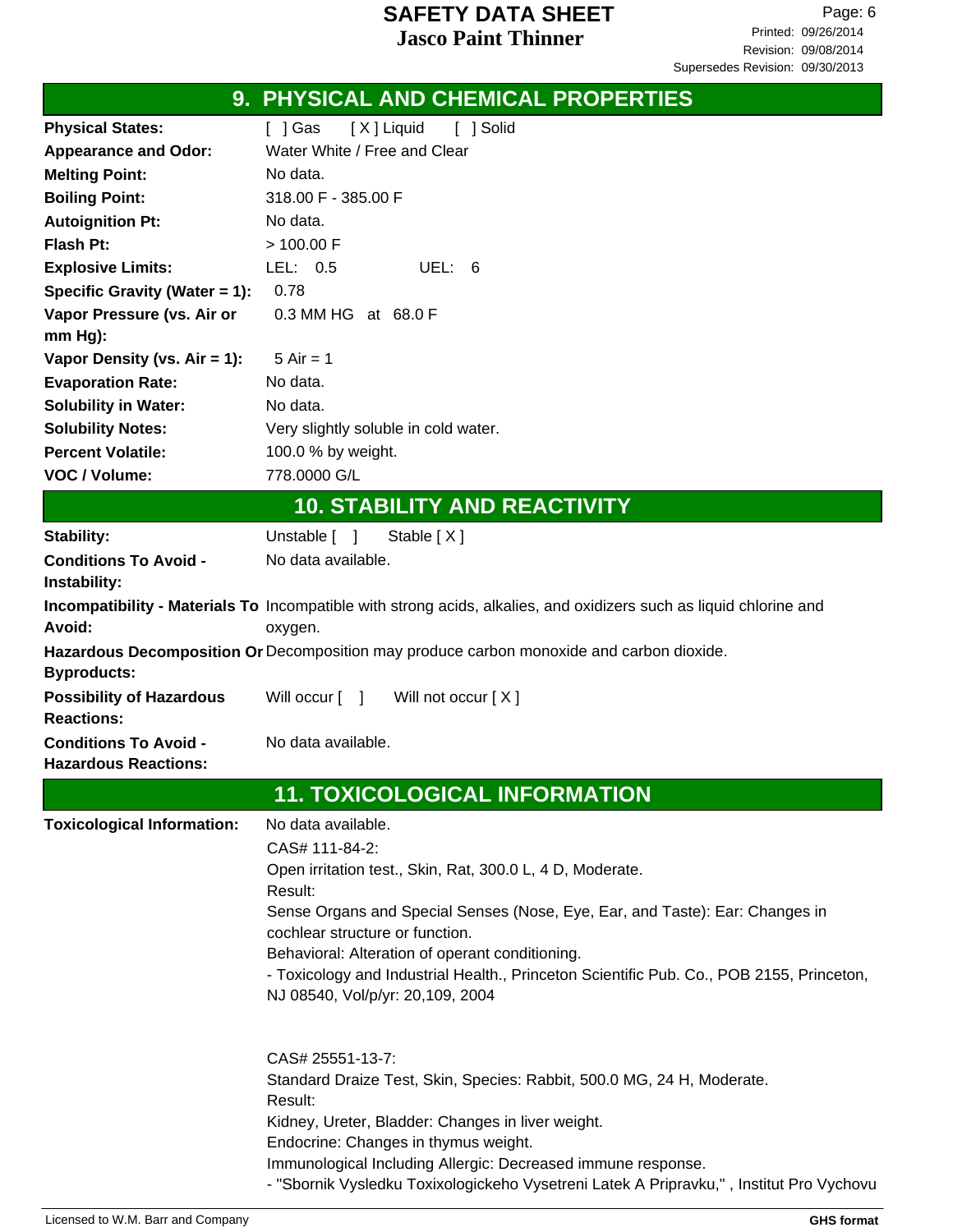Vedoucicn P, Marhold, J.V., Institut Pro Vychovu Vedoucicn, Pracovniku Chemickeho, Prumyclu Praha Czechoslovakia, Vol/p/yr: -,24, 1972

Standard Draize Test, Eyes, Species: Rabbit, 500.0 MG, 24 H, Mild. Result: Kidney, Ureter, Bladder: Changes in liver weight. Kidney, Ureter, Bladder: Changes in bladder weight. Nutritional and Gross Metabolic:Weight loss or decreased weight gain. - "Sbornik Vysledku Toxixologickeho Vysetreni Latek A Pripravku," , Institut Pro Vychovu Vedoucicn P, Marhold, J.V., Institut Pro Vychovu Vedoucicn, Pracovniku Chemickeho, Prumyclu Praha Czechoslovakia, Vol/p/yr: -,24, 1972

CAS# 100-41-4: Tumorigenic Effects:, TCLo, Inhalation, Rat, 750.0 ppm. Result: Tumorigenic: Carcinogenic by RTECS criteria. Kidney, Ureter, Bladder: Tumors.

| CAS#           | <b>Hazardous Components (Chemical Name)</b>                                           | <b>NTP</b> | <b>IARC</b> | <b>ACGIH</b> | <b>OSHA</b> |
|----------------|---------------------------------------------------------------------------------------|------------|-------------|--------------|-------------|
| 64742-47-8     | Hydrotreated light distillate (petroleum)                                             | n.a.       | n.a.        | A4           | n.a.        |
| 64742-82-1     | Naphtha (petroleum), hydrodesulfurized heavy                                          | n.a.       | n.a.        | n.a.         | n.a.        |
| 8052-41-3      | Stoddard solvent {Mineral spirits: Aliphatic Petroleum<br>Distillates; White spirits} | n.a.       | n.a.        | n.a.         | n.a.        |
| $95 - 63 - 6$  | 1,2,4-Trimethylbenzene {Pseudocumene}                                                 | n.a.       | n.a.        | n.a.         | n.a.        |
| 111-84-2       | Nonane                                                                                | n.a.       | n.a.        | n.a.         | n.a.        |
| 25551-13-7     | Benzene, Trimethyl-                                                                   | n.a.       | n.a.        | n.a.         | n.a.        |
| $98 - 82 - 8$  | Cumene {Benzene, 1-Methylethyl-; Isopropylbenzene}                                    | n.a.       | 2В          | n.a.         | n.a.        |
| $100 - 41 - 4$ | Ethylbenzene {Ethylbenzol; Phenylethane}                                              | n.a.       | 2B          | A3           | n.a.        |

# **12. ECOLOGICAL INFORMATION**

No data available.

## **13. DISPOSAL CONSIDERATIONS**

**Waste Disposal Method:** Dispose in accordance with federal, state, and local regulations.

### **14. TRANSPORT INFORMATION**

#### **LAND TRANSPORT (US DOT):**

**DOT Proper Shipping Name:** Paint Related Material, Not Regulated **DOT Hazard Class: UN/NA Number:**

For D.O.T. information, contact W.M. Barr Technical Services at 1-800-398-3892. **Additional Transport Information:**

> The supplier may apply one of the following exceptions: Combustible Liquid, Consumer Commodity, Limited Quantity, Viscous Liquid, Does Not Sustain Combustion, or others, as allowed under 49CFR Hazmat Regulations. Please consult 49CFR Subchapter C to ensure that subsequent shipments comply with these exceptions.